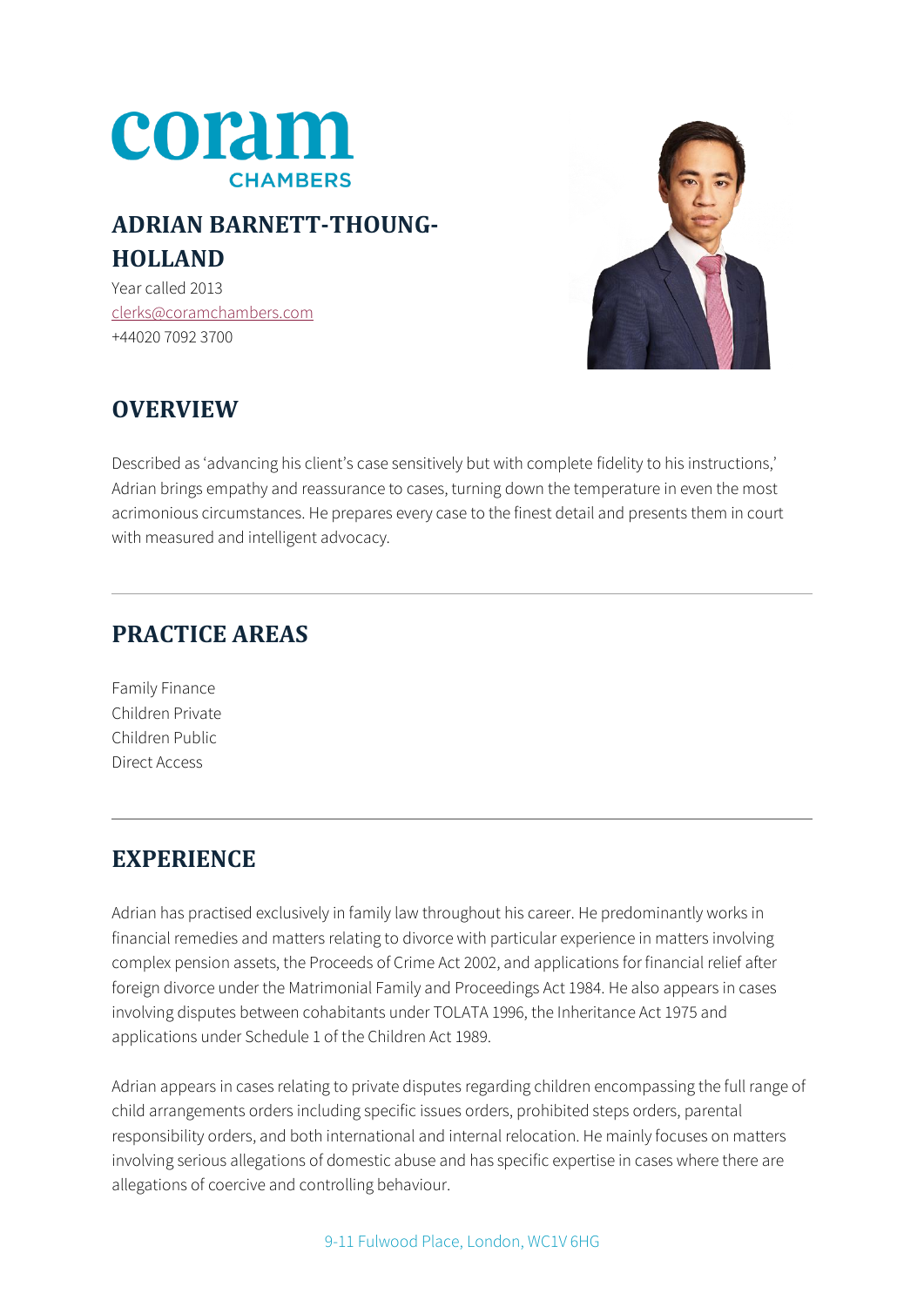#### **PUBLICATIONS**

"Adoption: A Vision for Change" – Permanency and "the last resort": <http://www.familylawweek.co.uk/site.aspx?i=ed160338>

"Adoption and The Children and Social Work Bill": <http://www.familylawweek.co.uk/site.aspx?i=ed163244>

"Examining No-Fault Divorce" [http://www.stalbanschambers.co.uk/news/212/family-law-update-examining-no-fault-divorce](http://www.stalbanschambers.co.uk/news/212/family-law-update-examining-no-fault-divorce-by-mr-adrian-barnett-thoung-holland)[by-mr-adrian-barnett-thoung-holland](http://www.stalbanschambers.co.uk/news/212/family-law-update-examining-no-fault-divorce-by-mr-adrian-barnett-thoung-holland)

"Child Contact Interventions" <http://www.familylawweek.co.uk/site.aspx?i=ed188084>

#### **CASES**

[F v M \[2021\] EWFC 4](https://www.bailii.org/ew/cases/EWFC/HCJ/2021/4.html)

## **SCHOLARSHIPS & PRIZES**

Lord Denning, Lord Haldane and Hardwicke Scholarships (Lincolns Inn) First Class Prize (University of Warwick) First Class Prize for Obtaining First Class Results (City University London) Martin Dockray Memorial Fund Prize for top GELLB Student (City University London) GELLB Scholarship (EU and Home) for Best GELLB Part 1 Results (City University London)

#### **EDUCATION AND PROFESSIONAL MEMBERSHIPS**

BA (Classics) University of Warwick: First Class LLB, City University London: First Class Bachelor of Civil Laws, Brasenose College, University of Oxford Bar Professional Training Course, City University London: Very Competent